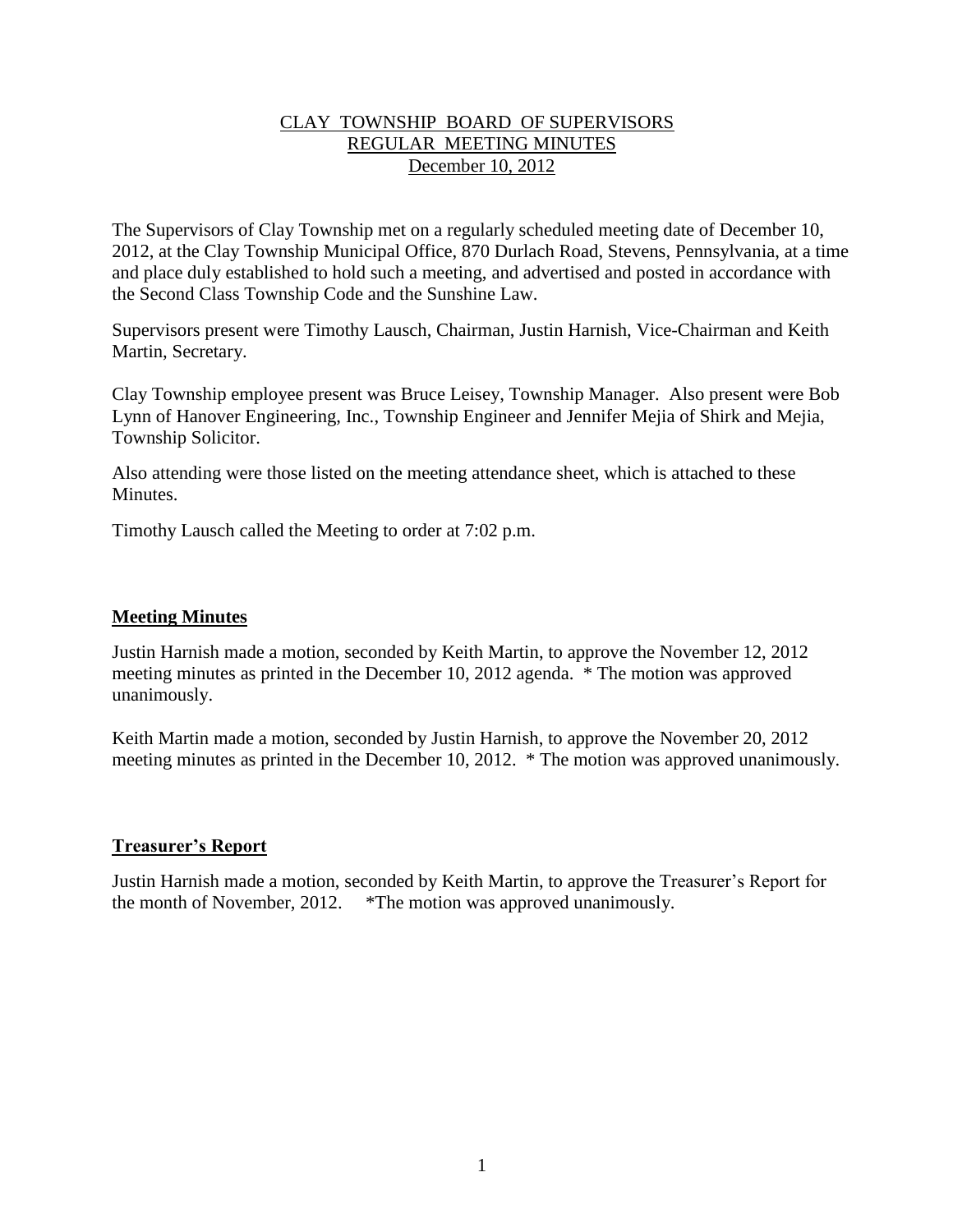# **Visitors**

1. Lou Katz, Clearview Gardens

Mr. Katz informed the Board he spoke with Penny Talbert at the library and she was appreciative of the additional funds the Board budgeted to the Ephrata Public Library.

2. Herb Noak, Woodchuck Drive

Thank you for the speed limit sign planned at Woodchuck Drive.

Speed limited signs will be installed in the near future.

# **Engineer's Report**

1. Ephrata Community Church – Lot Add-On Plan

Dave Christian, representing the Ephrata Community Church, reviewed the Lot Add-On Plan with the Board of Supervisors.

Keith Martin made a motion, seconded by Tim Lausch to grant conditional approval subject to compliance with the Hanover Engineering letter dated 11/14/12. Justin Harnish abstained from the vote being a member of the church. \* The motion was unanimously approved.

2. Wildflower Pond Update

Bruce Leisey informed the Board of Supervisors that the Home Owners Association has a meeting scheduled for December 27, 2012 at 7:00 PM at the Clay Township municipal building to elect officers of governing body for Wildflower Pond.

No decisions were made.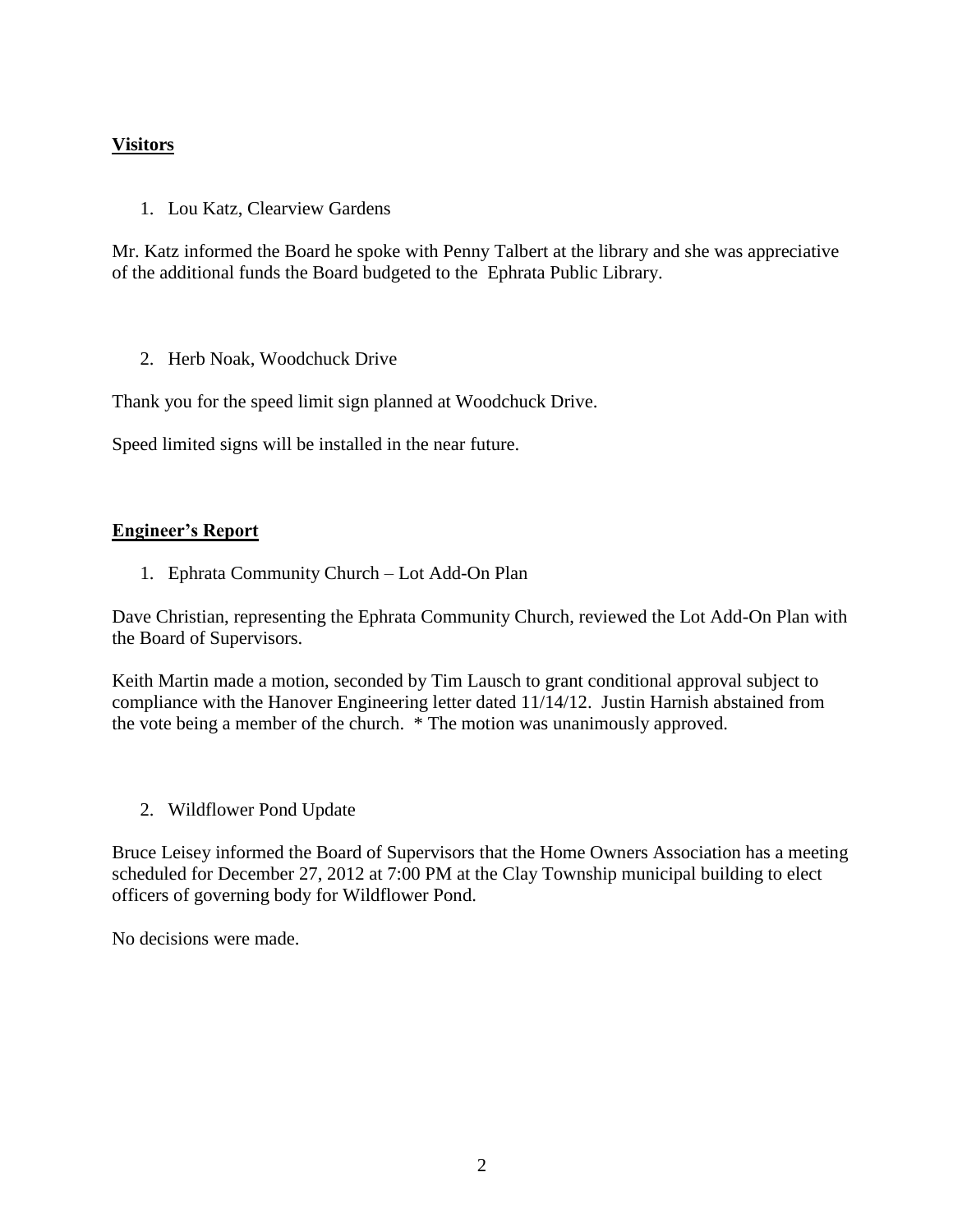## **New Business**

1. Adopt Agreement with Echternacht and Kimmet

This agreement was tabled until it is signed by the other parties.

2. Approve Change Order for Rock Road Bridge

After discussion, Justin Harnish made a motion, seconded by Keith Martin to approve change order #1 in the amount of \$2,335 and change order #2 in the amount of \$1,789. They also authorized the Township Engineer to authorize permanent paving when complete. \* The motion was unanimously approved.

3. Adopt Ordinance to Discontinue Police Pension

Keith Martin made a motion, seconded by Justin Harnish to adopt Ordinance #121012 to discontinue the Clay Township Police Pension fund. \* The motion was unanimously approved.

4. Adopt Speed Limit Ordinance

Justin Harnish made a motion, seconded by Keith Martin to adopt Ordinance #121012A to establish a speed restriction of 25 miles per hour in the Countryside and Sunnycraft developments. \* The motion was unanimously approved.

5. Approve Advertising for the 2013 Meeting Dates

Keith Martin made a motion, seconded by Justin Harnish to approve advertising of the 2013 Meeting Dates schedule. \* The motion was unanimously approved.

6. Approve Building Use for Collection of Real Estate Taxes

Justin Harnish made a motion, seconded by Keith Martin to approve use of the building by the Tax Collector in 2013 at no charge. \* The motion was unanimously approved.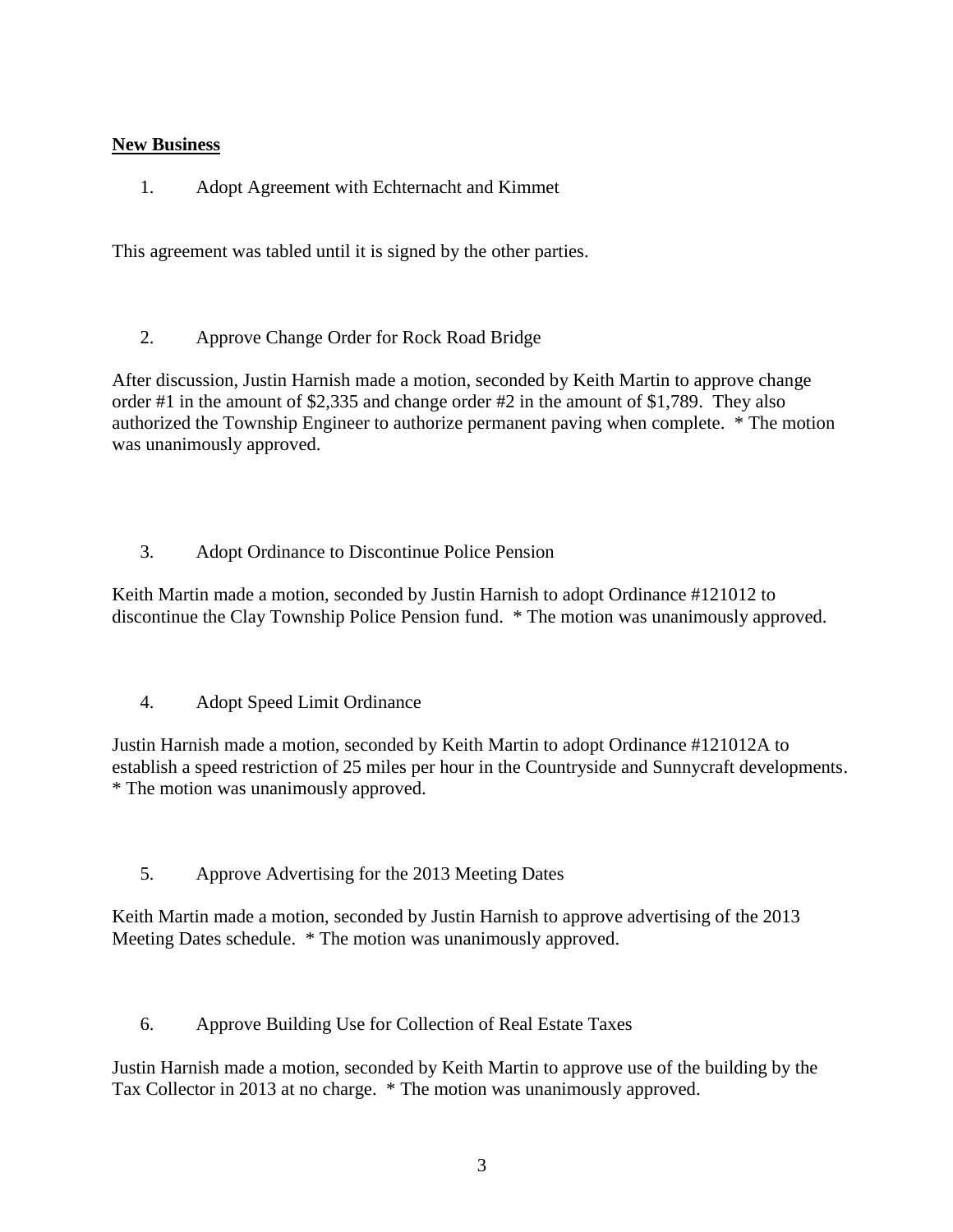7. Approve Partial Payment Application #1 for Rock Road Bridge Project

Justin Harnish made a motion, seconded by Keith Martin to approve partial payment in the amount of \$34,290.00 to Bertolet Construction Corp for work done through 12/7/12 on the Rock Road Bridge repair project. \* The motion was unanimously approved.

8. Approve Payment for Paving of Walking Trail at Snyder Park

This item was tabled. The Township is waiting on requested information from the Contractor.

9. Approve Advertising for meeting to approve 2013 Budget

Justin Harnish made a motion, seconded by Keith Martin to approve advertising of a meeting on Friday, December 21, 2012 at 7:00 AM to approve the 2013 budget. \* The motion was unanimously approved.

10. Purchase of a Stand-By Generator

The Board of Supervisors reviewed 3 quotes received. The Board of Supervisors asked the Township Manger to obtain more quotes.

This item was tabled until the 12/21/12 special meeting.

# **Engineer's Report – Cont**

3. Allen Ray Nolt – Sketch Plan

Mr. Nolt is proposing to expand the foot print of residential building that was destroyed by fire over 1,000 sq ft. Mr. Nolt is looking to replace with a commercial building.

The Board of Supervisors is in general in favor of a waiver of land development. Their final decision will be made after the Zoning Hearing Board decision has been recorded.